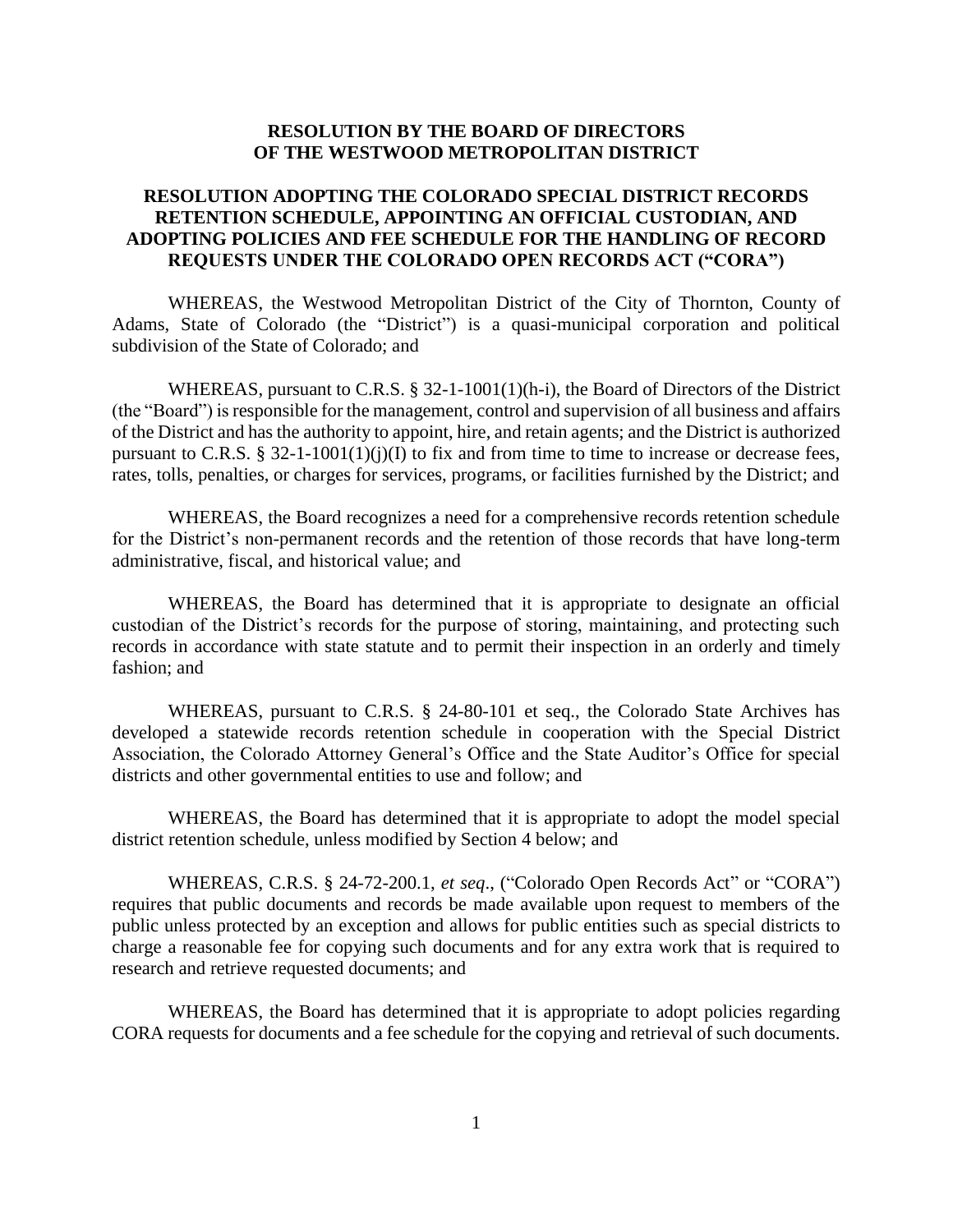## NOW THEREFORE, BE IT RESOLVED BY THE BOARD OF DIRECTORS OF THE WESTWOOD METROPOLITAN DISTRICT OF THE CITY OF THORNTON, COUNTY OF ADAMS, COLORADO AS FOLLOWS:

Section 1. The Board designates the Board Secretary as the Official Custodian of public records as such term is used in C.R.S. § 24-72-202. The Official Custodian is authorized to develop such procedures as may be reasonably required for the protection of such records. On behalf of the District, the Official Custodian may charge the maximum fees allowed by law for the development of a privilege log, copies, a printout or photograph, and such other services as are authorized by law.

The Board hereby sets a charge of \$33.58 per hour for research and retrieval of documents. The first hour of time spent for research and retrieval will be without charge.

Unless otherwise determined by the Board, all such fees and charges shall be increased or decreased for changes in the maximum rates allowed by law.

Section 2. The Official Custodian shall have the authority to designate such persons and/or organizations as it shall determine appropriate to perform any and all acts necessary to the maintenance, care, and keeping of the District's records. This may include, and shall not be limited to, the temporary, off-site storage of such records.

Section 3. The Board hereby adopts the 2008 Colorado Special District Records Retention Schedule ("Schedule") and all subsequent amendment, modification, and revisions.

Section 4. Unless otherwise prescribed by Statute, all District records shall be retained in accordance with the Schedule and the Board authorizes the District Secretary or the Official Custodian to submit a request to the Colorado State Archivist to adopt the Schedule. Approval from the State Archivist is legal authority for the destruction and preservation of District records. This Schedule may be amended from time to time as required by the Official Custodian or by the State Archivist.

Section 5. All District records are public records and shall be available for public inspection, unless prohibited by the exceptions of Part 2 of Title 24, Article 72, C.R.S. Inspection shall be permitted during normal hours, Monday through Friday, except on holidays, at a time set by the official custodian.

Section 6. No person shall be permitted to inspect or copy any records of the District, if, in the opinion of the Official Custodian after consultation with the District's general counsel, such inspection or copying would be prohibited by one or more exceptions set forth in the Colorado Open Records Act.

Section 7. Unless otherwise directed by the Board, by July 1 of every five-year period after July 1, 2019, the Official Custodian shall adjust the maximum hourly fee specified in this Resolution in accordance with the percentage change over the period of the United States Department of Labor, Bureau of Labor Statistics, Consumer Price Index for Denver-Aurora